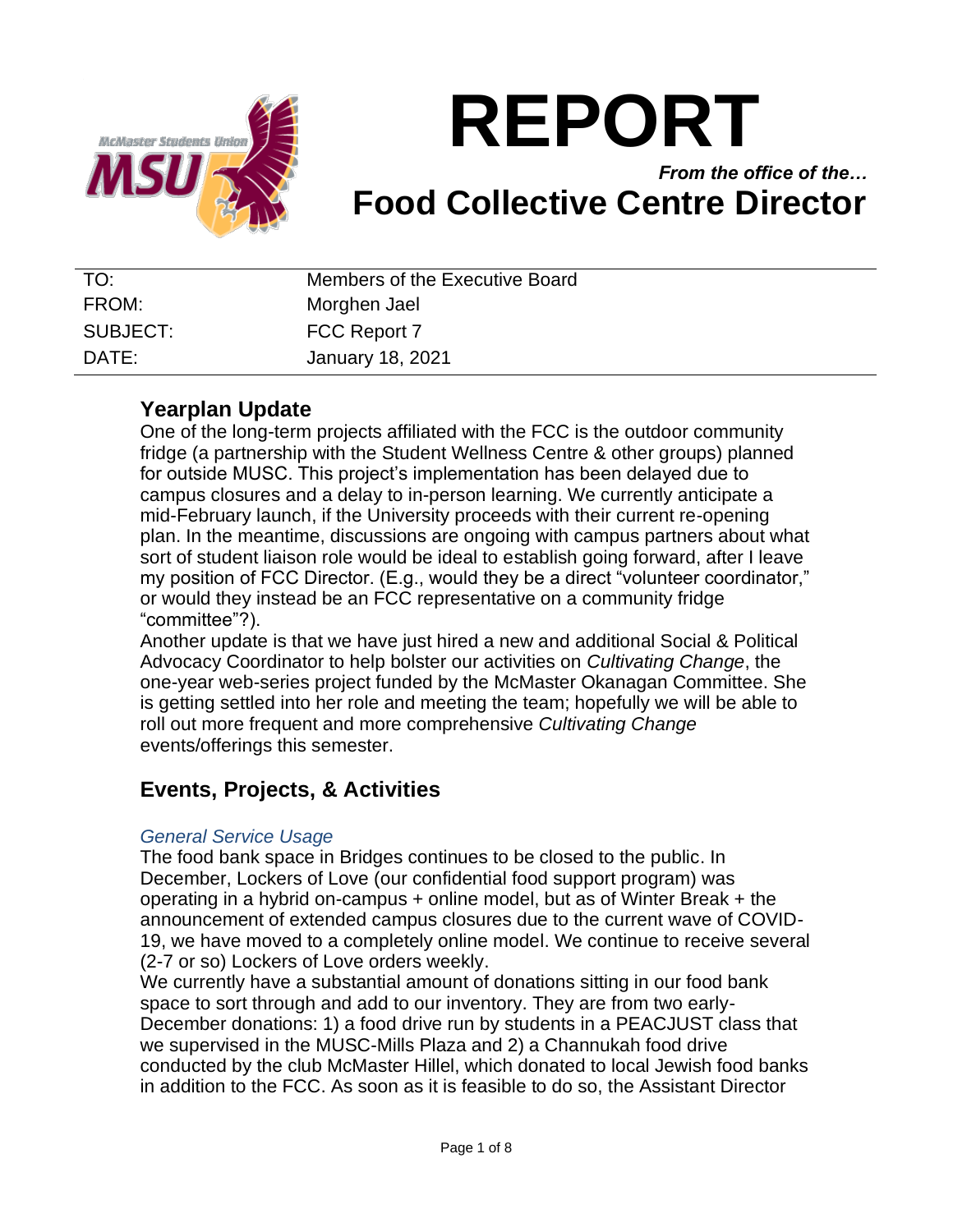and I will re-enter Bridges to sort through this food and redistribute any nearexpiring items to other Hamilton food banks.

Finally, we have successfully established a collaboration with SHEC for Lockers of Love; since SHEC's in-person space isn't publicly available right now and since they had health supplies (specifically, pregnancy tests) that could be distributed, FCC has integrated these supplies into our on-campus Lockers of Love offerings. We have updated our Lockers of Love order form to cite this partnership with SHEC and make clear to partners that they can order a pregnancy test in addition to food. (However, we are currently operating entirely online due to health restrictions, so we have paused giving out these supplies).

## *Projects & Events: Study Snack Packs (Complete)*

On December 8, we carried out our Fall Semester study snack event (formally called "Study Snack Support" but rebranded to "Study Snack Packs" since we weren't offering an in-person study space, just takeaway packs). Using bulk online delivery from Walmart, volunteers prepared small, reusable cloth bags filled with a variety of snacks, including goldfish crackers, applesauce cups, nectarines, and granola bars. The packs were available for delivery within a tight radius of campus – volunteers, in pairs, delivered these on foot – and for pick-up at a booth inside MUSC. Although the packs had to be reserved in advance with an online form, we created a few extras that we were able to distribute to some passersby who were curious about our booth and our FCC sign  $\odot$ . We offered 50 packs to be pre-reserved, and all 50 were claimed within six hours of us posting our graphic. The packs each contained an information card, citing our other programs and services (like Lockers of Love and Community Kitchen Workshops) and how people could get involved. We received great feedback from partners and community members that received the packs, and it was a great bonding opportunity for execs and volunteers to get together on campus to prepare and distribute the snack packs.

## *Projects & Events: "The 3 Fs of Food (In)Accessibility" presentation and discussion (complete)*

This December 2 event was virtual and held as part of our *Cultivating Change*  web-series (funded by the McMaster Okanagan Committee's Special Project funding). It was created and carried out in partnership with MSU's Maccess and McMaster's Equity & Inclusion Office. The first part of the event was open to anyone, and consisted of an informal lecture/presentation about the prevalence and definition of food (in)security and about the various ways that food inaccessibility can manifest in a campus environment (e.g., due to religious dietary restrictions, food allergies, or financial barriers). The second part of the event was a discussion closed to folks that identified as experiencing disability or experiencing barriers to food access on campus. The participants in this second part of the event received a 50\$ electronic gift card to either Uber Eats or President's Choice stores. The gift cards were funded by the FCC (specifically, from the *Cultivating Change* grant) in addition to a donation from the Interfaith Working Group. We were pleased to be able to offer a relatively substantial gift card incentive!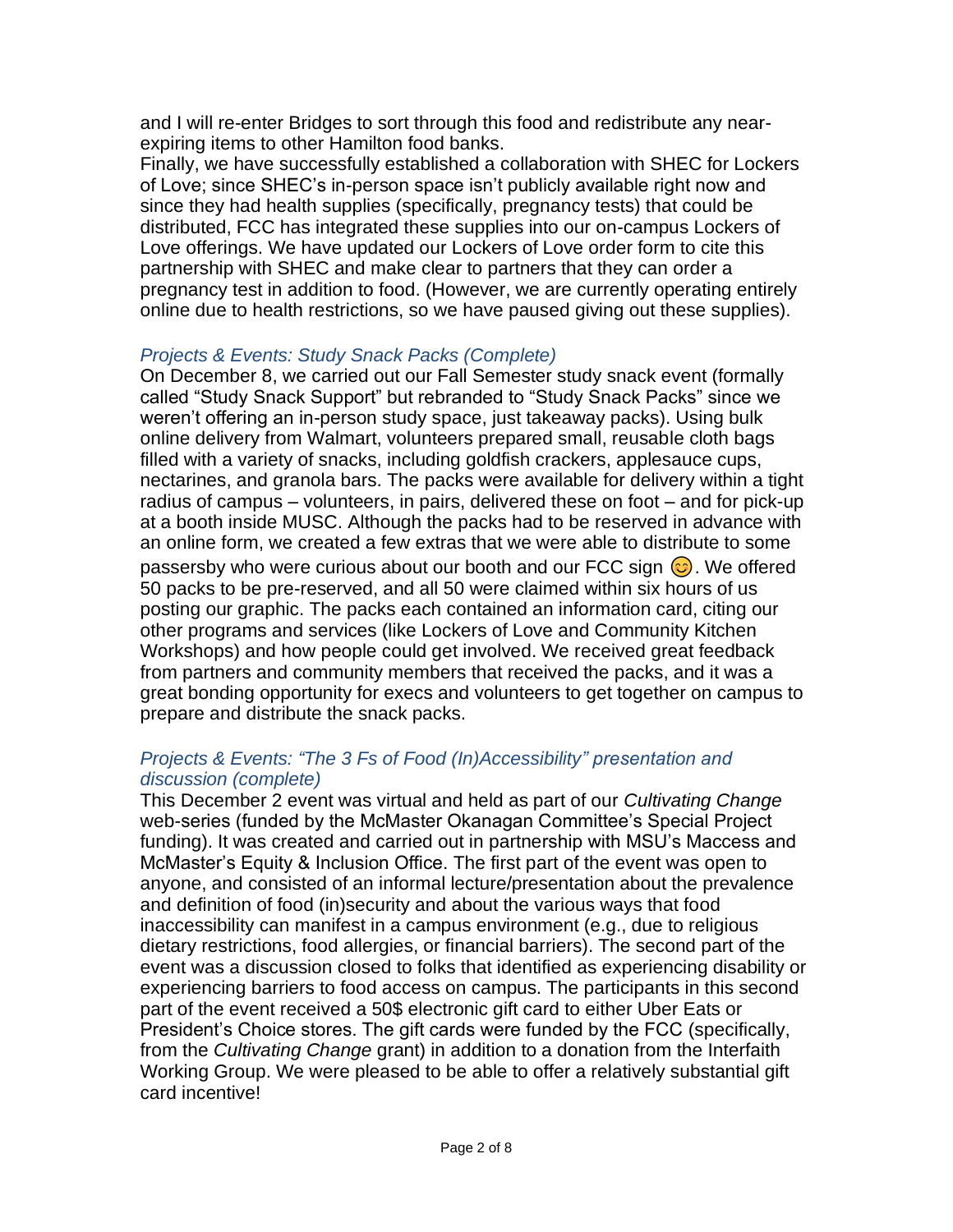## *Projects & Events: Transition to in-house production and delivery of Good Food Boxes (ongoing)*

The Good Food Coordinator and I are continuing our discussions with TwelvEighty staff and MSU Comms about in-house production and delivery of Good Food Boxes, which had previously been sourced from The Salvation Army in Dundas. We have also established a connection with H.M. Courier Service in Hamilton, who is willing to deliver boxes to local (Westdale and downtown Hamilton) addresses. We are hoping to offer our first "in-house" Good Food Boxes in early February, depending on TwelvEighty's availability to order the produce for us and depending on public health restrictions (since we would need to be on campus in-person to package the boxes).

The Good Food Coordinator and I are currently discussing the specifics of the new price we will charge for these boxes – it will be an increase, due to delivery fees and due to self-packaging – and of the way we want to promote this change to the public. Further updates will surely be provided in my next report!

# **Outreach & Promotions**

## *Summary*

We posted several photographs in addition to Underground-created graphics this month, which always helps to diversify the appearance of our social media profiles and increase engagement. Particularly for Study Snack Packs, we posted photos of volunteers preparing the packs on our stories and on our Instagram grid to create excitement and to show our audience the contents of the packs. In the photo at the top left, the donations from the PEACJUST student-run food drive are pictured; we thanked them (@foodsecurityhamilton) in a post for thinking of the FCC and for their hard work.

Another major social media campaign last month was our "CrunchTime" contest: an online, asynchronous event run by the Community Kitchen Coordinator and her committee of volunteers. We asked our followers to tag us on their stories or send us a dm with a photo (and/or recipe) of their go-to exam season snack. Each time they "submitted" a snack idea, they were entered into a draw to win 1 of 4 electronic gift cards to a grocery store of their choice. We received good engagement: at least a dozen entries. We also posted a daily Instagram reel in which an FCC exec or volunteer carried out a short tutorial for making their own favourite "crunch-time" snack (including me: I did a video for how I make my goto strawberry-banana cheerios snack  $\odot$ ). These reels got great engagement, including comments about how the videos had given people good ideas for their next snack!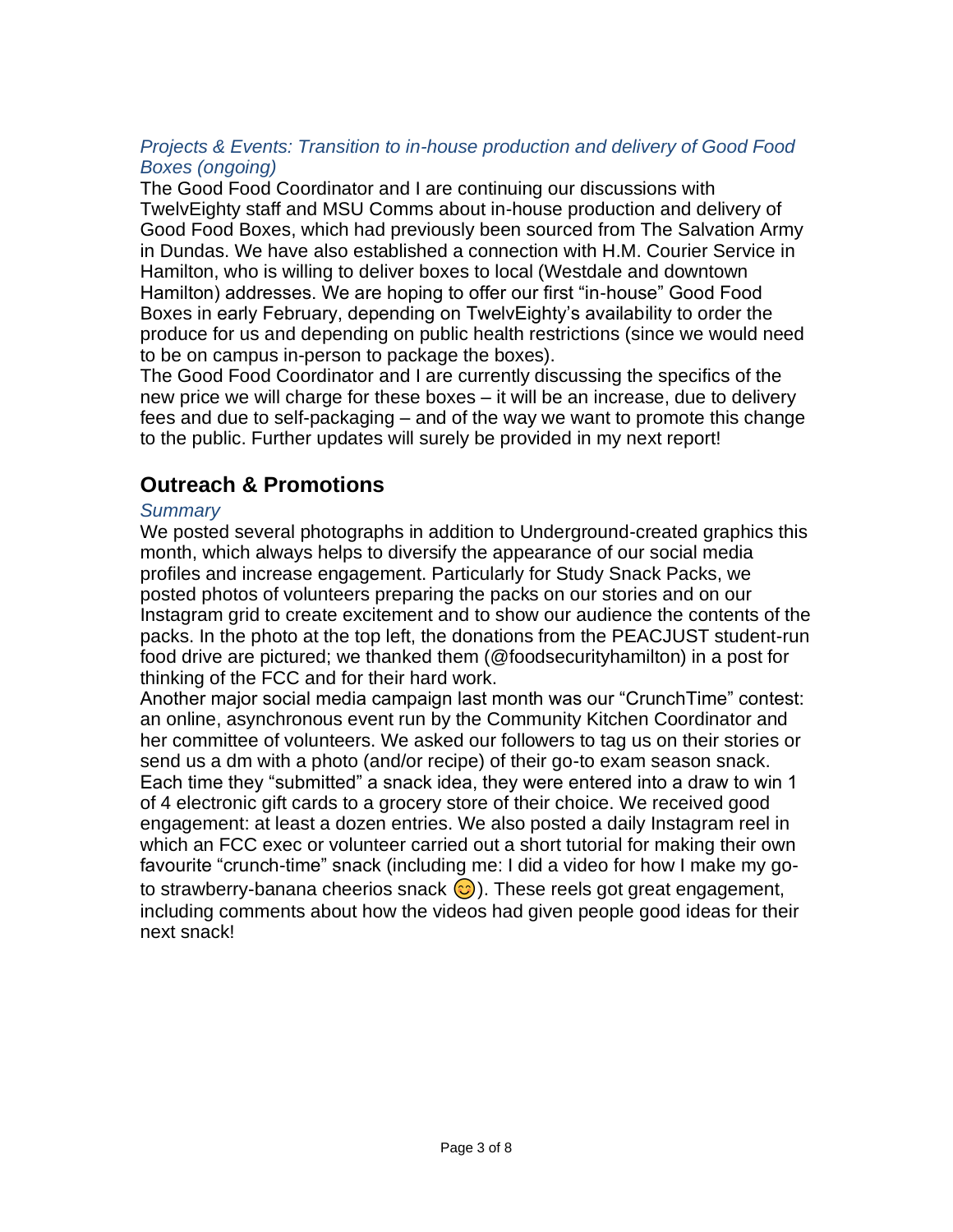#### *Promotional Materials*



### *Social Media Engagement since the Previous Report*

Instagram: we have 967 followers (59 more than our previous report). Insights: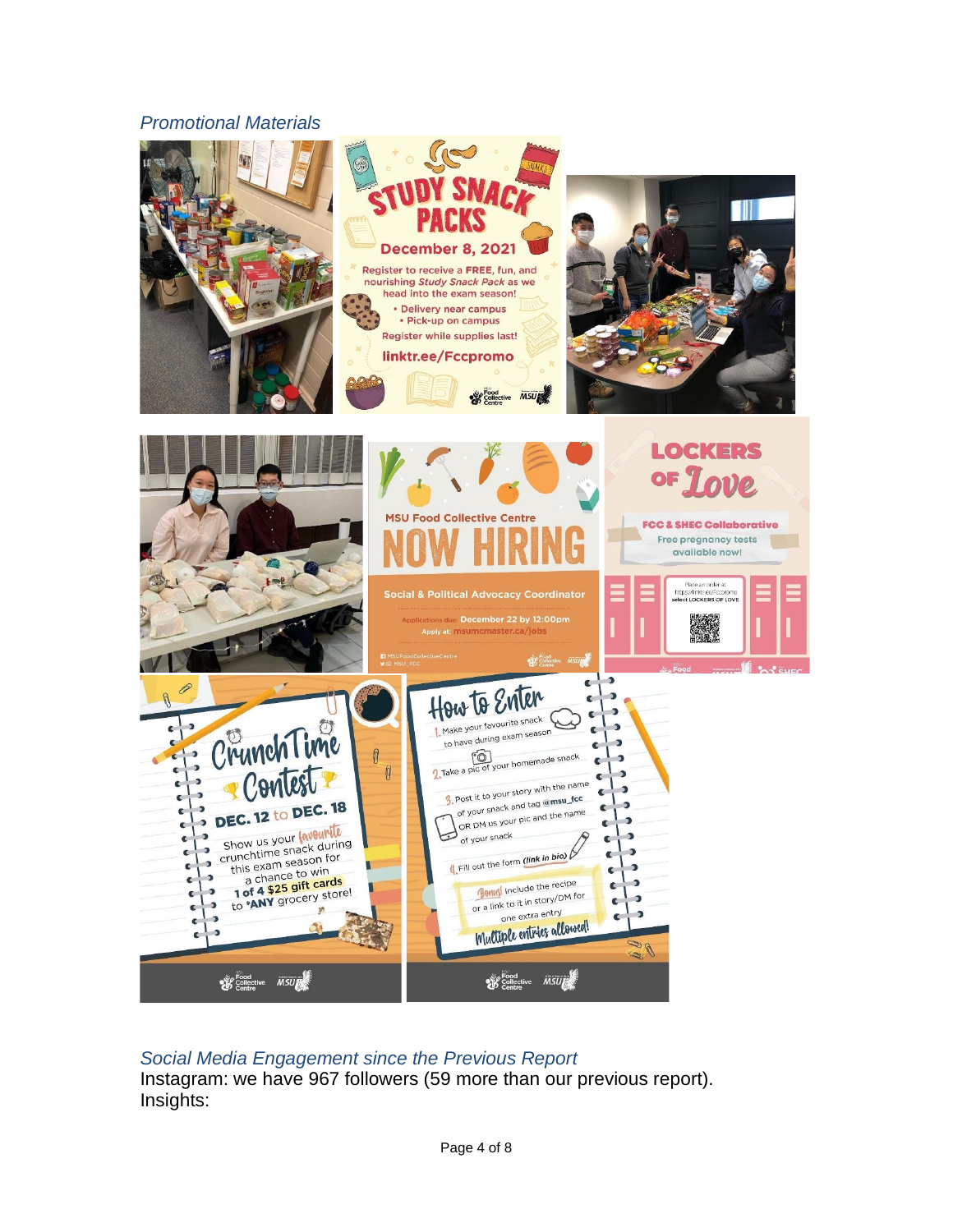

Facebook: We have 1500 page likes (down from the previous report) and 1567 follows.

Insights:

Dec 15 - Jan 11 · Last 28 days

| 120<br>Post Reach                                                        | 2<br>Engagements                                         | Link Click           |          |  |  |  |
|--------------------------------------------------------------------------|----------------------------------------------------------|----------------------|----------|--|--|--|
| Posts ②<br>0 posts published in the last 28 days.<br><b>RECENT POSTS</b> |                                                          |                      |          |  |  |  |
|                                                                          | Exam season is in<br>full swing and we<br>December 11    | Reach<br>Engagements | 229<br>っ |  |  |  |
|                                                                          | Pregnancy tests are<br>now available with<br>December 10 | Reach<br>Engagements | 158      |  |  |  |

163 UPDATE: Our snack Reach packs are sold out...<br>December 3  $\overline{2}$ December 3

Twitter: We have 661 followers (5 fewer than previous report). Insights:

*\*I have pasted two screenshots because it has been more than 28 days since my previous report and we were more active in the first half of December.*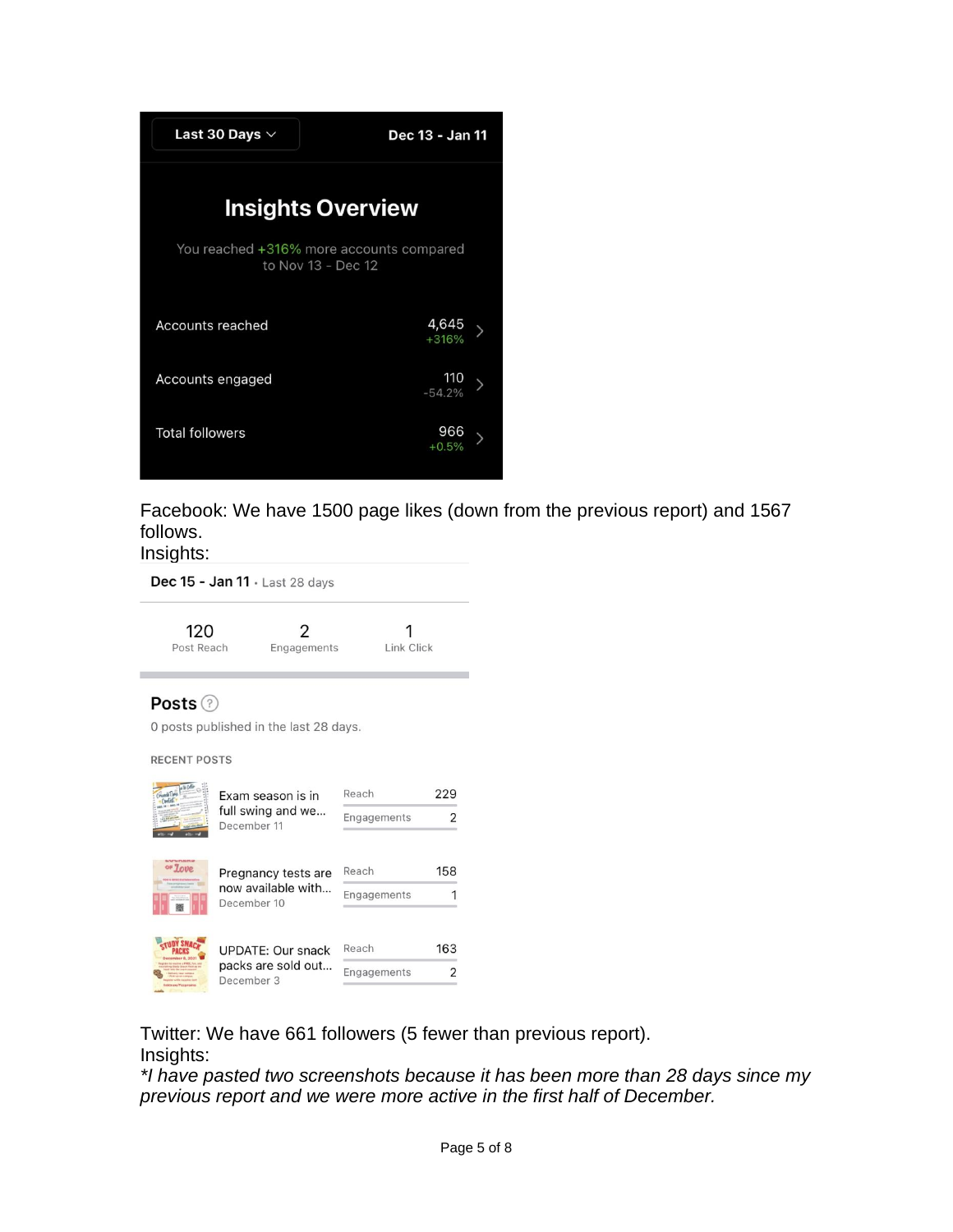Dec 2021 . 31 days



I would speculate that we increased our Instagram followers by so much this month partially due to the information cards in the Study Snack Packs sharing our social media handles (particularly in cases where we gave the extra packs out to curious passersby).

## **Finances**

#### *Budget Summary*

Due to last semester's increase to our Reserve Budget and due to the donations I outlined in my last EB report, the AD and I have decided to increase the standard Lockers of Love e-card amount to 20\$ (up from 15\$). We are also continuing to offer gift cards of higher amounts (e.g., \$25, \$30) in special cases, where the partner indicates in the form that they are caring for dependents or are otherwise temporarily in a state of increased need.

We are also currently sorting out some confusion about the transfer of funds from the McMaster Okanagan Committee to the MSU (for use in the

Sponsorship/Donation Revenue section of the FCC budget). It seems that the funds were never fully processed: we are working it out! *Cultivating Change* costs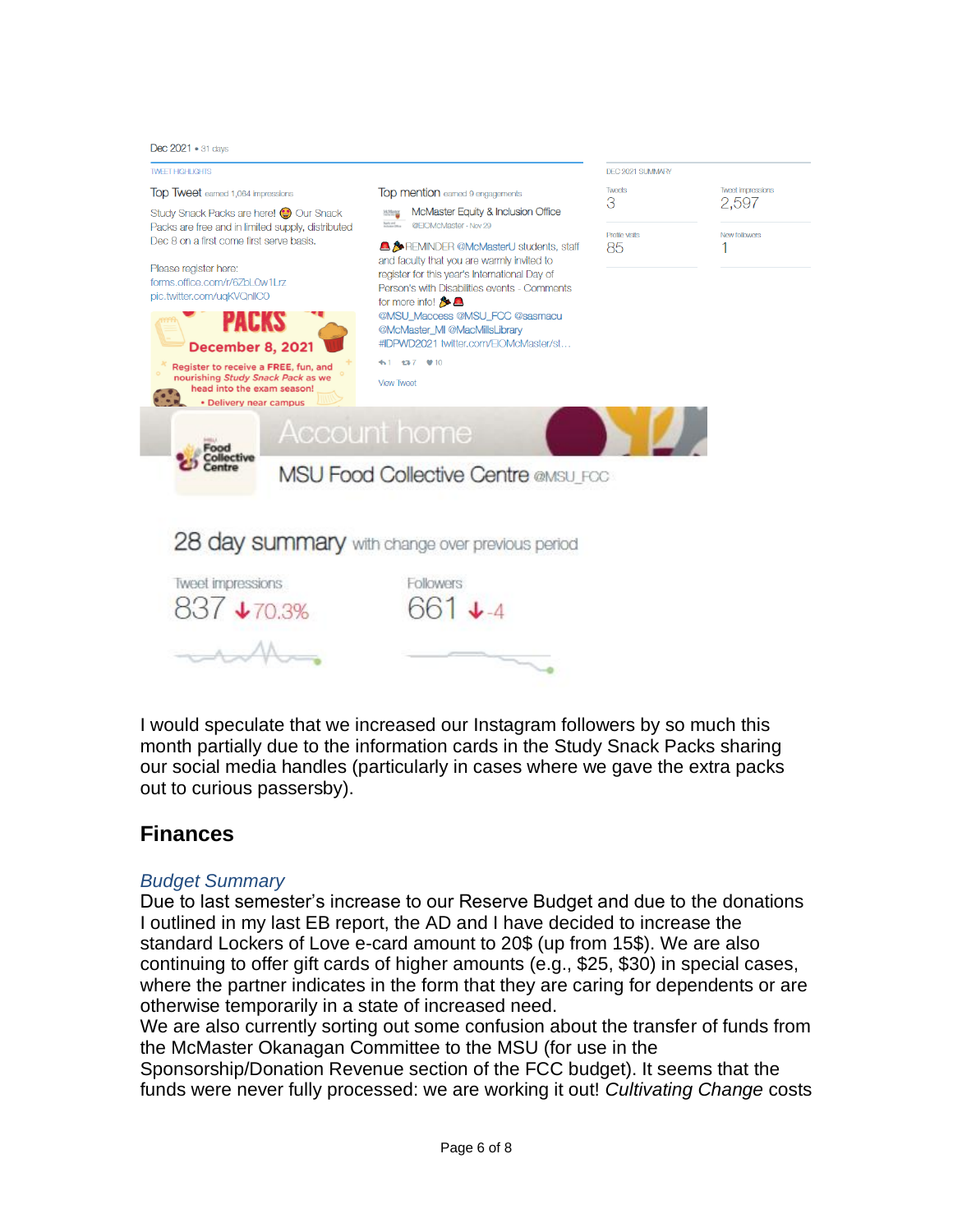continue to be tracked elsewhere, since they are derived from a funding source outside the official FCC budget.

We expect to spend much more of our Annual Campaigns budget in the next two mnths, after I order the gift cards for the Crunch Time contest winners, after we begin to produce in-house Good Food Boxes and after the SPACs get into the full swing of the Intersectionality campaign they are planning.

| <b>ACCOUNT</b><br><b>CODE</b>       | <i><b>ITEM</b></i>                                     |  | <b>BUDGET/</b><br><b>COST</b> |  |
|-------------------------------------|--------------------------------------------------------|--|-------------------------------|--|
| 5003-0318                           | <b>FCC - OFFICE SUPPLIES</b>                           |  |                               |  |
| <b>SUPPLIES</b>                     | <b>TOTAL SPENT IN LINE</b>                             |  | 0                             |  |
|                                     | <b>REMAINING IN LINE</b>                               |  | 0                             |  |
|                                     |                                                        |  |                               |  |
| 6102-0318                           | FCC - ANNUAL CAMPAIGNS                                 |  | 2300                          |  |
|                                     | <b>TOTAL SPENT IN LINE</b>                             |  | 656.44                        |  |
|                                     | <b>REMAINING IN LINE</b>                               |  | 1643.56                       |  |
|                                     |                                                        |  |                               |  |
| 6494-0318                           | FCC - VOLUNTEER RECOGNITION                            |  | 750                           |  |
|                                     | <b>TOTAL SPENT IN LINE</b><br><b>REMAINING IN LINE</b> |  | 300<br>450                    |  |
|                                     |                                                        |  |                               |  |
| 6501-0318                           | FCC - ADVERTISING & PROMOTIONS                         |  | 2300                          |  |
|                                     | <b>TOTAL SPENT IN LINE</b>                             |  | 1213.80                       |  |
|                                     | <b>REMAINING IN LINE</b>                               |  | 1086.20                       |  |
|                                     |                                                        |  |                               |  |
| 6603-0318                           | FCC – RESERVE                                          |  | 2500                          |  |
|                                     | <b>TOTAL SPENT IN LINE</b>                             |  | 1336.89                       |  |
|                                     | TOTAL REMAINING IN LINE                                |  | 1163.11                       |  |
| <b>TOTALS</b>                       |                                                        |  |                               |  |
|                                     | TOTAL BUDGETED DISCRETIONARY SPENDING                  |  | 7950                          |  |
| TOTAL ACTUAL DISCRETIONARY SPENDING |                                                        |  | 3507.13                       |  |
|                                     | <b>REMAINING DISCRETIONARY SPENDING</b>                |  | 4442.87                       |  |

## **Executives & Volunteers**

We have hired a new Social & Political Advocacy Coordinator to work on the *Cultivating Change* project for the Winter semester! We are ensuring she is warmly introduced to the executive team and sent all the appropriate training materials. We have also settled on a regular Winter semester (online) exec meeting time, and I will be submitting it to the Student Events Portal ASAP. Also, we sent out volunteer appreciation thank you e-cards (with a photos of the exec team and holiday well-wishes) and electronic Starbucks gift cards to each of our volunteers to thank them for their help this semester.